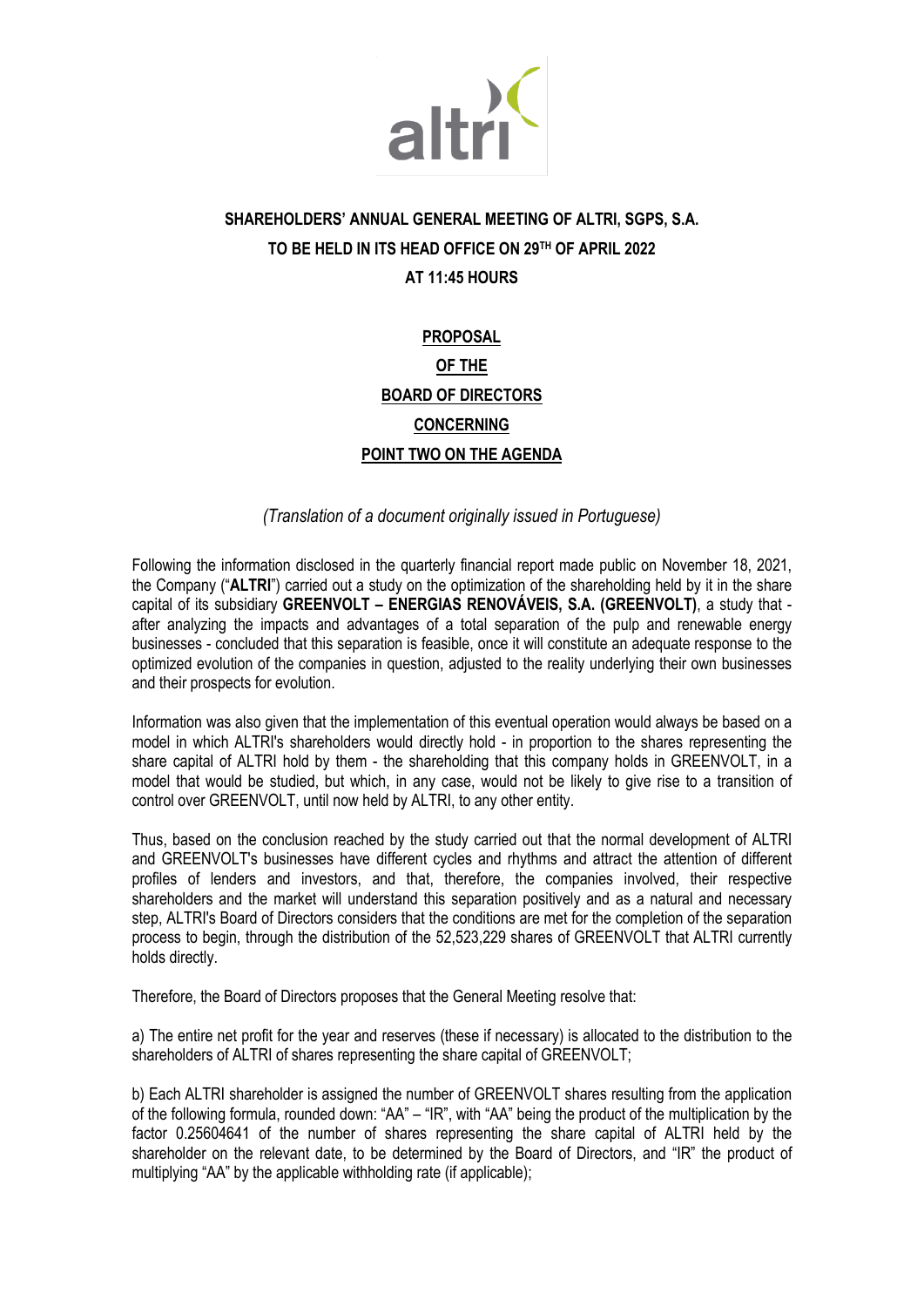

c) Each shareholder subject to retention<sup>1</sup> under the terms set out in al. b) be paid in cash, for the purpose of payment of the applicable tax, in an amount equal to the product of "IR" by the closing price on the stock exchange of GREENVOLT shares on the business day prior to the date of availability. GREENVOLT's shares are traded in Euros, and the amount of money to be withheld shall be determined in this currency;

d) Shareholders to whom the rounding down is carried out, will be entitled to a financial compensation in proportion of the respective rounding, based on the closing price on the stock exchange of GREENVOLT shares on the business day prior to the date of availability;

e) In addition to the above distribution, a cash dividend of 51,282,918 Euros is distributed to shareholders, against reserves, and as a consequence the payment of a gross amount of 0.25 Euros per share;

f) However, if the distributable funds corresponding to the distribution in kind exceed 112,748,942 Euros, the cash dividend will be reduced by the amount corresponding to the surplus, rounded down to a minimum of 0.01 Euros per share, and the amount of distributable reserves corresponding to the distribution in kind will be calculated by multiplying by  $\epsilon$  1.7453 the number of Greenvolt shares assigned, net of withholding taxes, and adding to the result thus obtained the total of the cash amounts referred to in als. c) and d);

For illustrative purposes only, and regarding the distribution in kind, the calculations to be carried out for the allocation to a shareholder of ALTRI (subject to retention) who currently hold 100 shares (representing the share capital of ALTRI) are presented:

| Dividend in Kind                                                                                                                   |                   |            | <b>Shares</b>              |
|------------------------------------------------------------------------------------------------------------------------------------|-------------------|------------|----------------------------|
| Number of ALTRI Shares Held                                                                                                        | (a)               | 100        | AI TRI Shares              |
| <b>Attribution Factor</b>                                                                                                          | (b)               | 0,25604641 |                            |
| Number of shares to be awarded (no rounding)                                                                                       | $(c) = (a) x (b)$ | 25,604641  | Greenvolt<br>Shares        |
| Taxation (1)                                                                                                                       | (d)               | 28%        |                            |
|                                                                                                                                    |                   |            |                            |
| Cash amount of withholding taxes (2)                                                                                               | $(e) = (c) x (d)$ | 7,16930    | Greenvolt<br><b>Shares</b> |
| Number of shares net of tax (no rounding)                                                                                          | $(f) = (c) - (e)$ | 18,43534   | Greenvolt<br>Shares        |
| Number of shares to be delivered net of tax (rounded off)                                                                          | (g)               | 18,00      | Greenvolt<br><b>Shares</b> |
| Rounding in cash to be delivered to the holder of ALTRI Shares (3)                                                                 | $(h) = (f) - (g)$ | 0,43534    | Greenvolt<br>Shares        |
| (1) Dependent on the tax regime applicable to each rights holder.                                                                  |                   |            |                            |
| (2) As the market value of the shares to be awarded is not yet known, the calculation is based on the number of shares equivalent. |                   |            |                            |
| (3) Amount excluded from tax determined by previous calculations.                                                                  |                   |            |                            |

<span id="page-1-0"></span><sup>&</sup>lt;sup>1</sup>ALTRI informs that its reference shareholders: Actium Capital, S.A., Caderno Azul, S.A., Livrefluxo, S.A., Promendo Investimentos, S.A. and 1 Thing Investments, S.A. informed ALTRI, prior to the publication of this proposal, that until the date of the effective payment of the dividends (if approved by the General Meeting), they will maintain the shares they hold and will not execute any action that may affect the tax framework applicable to them as shareholders of the Company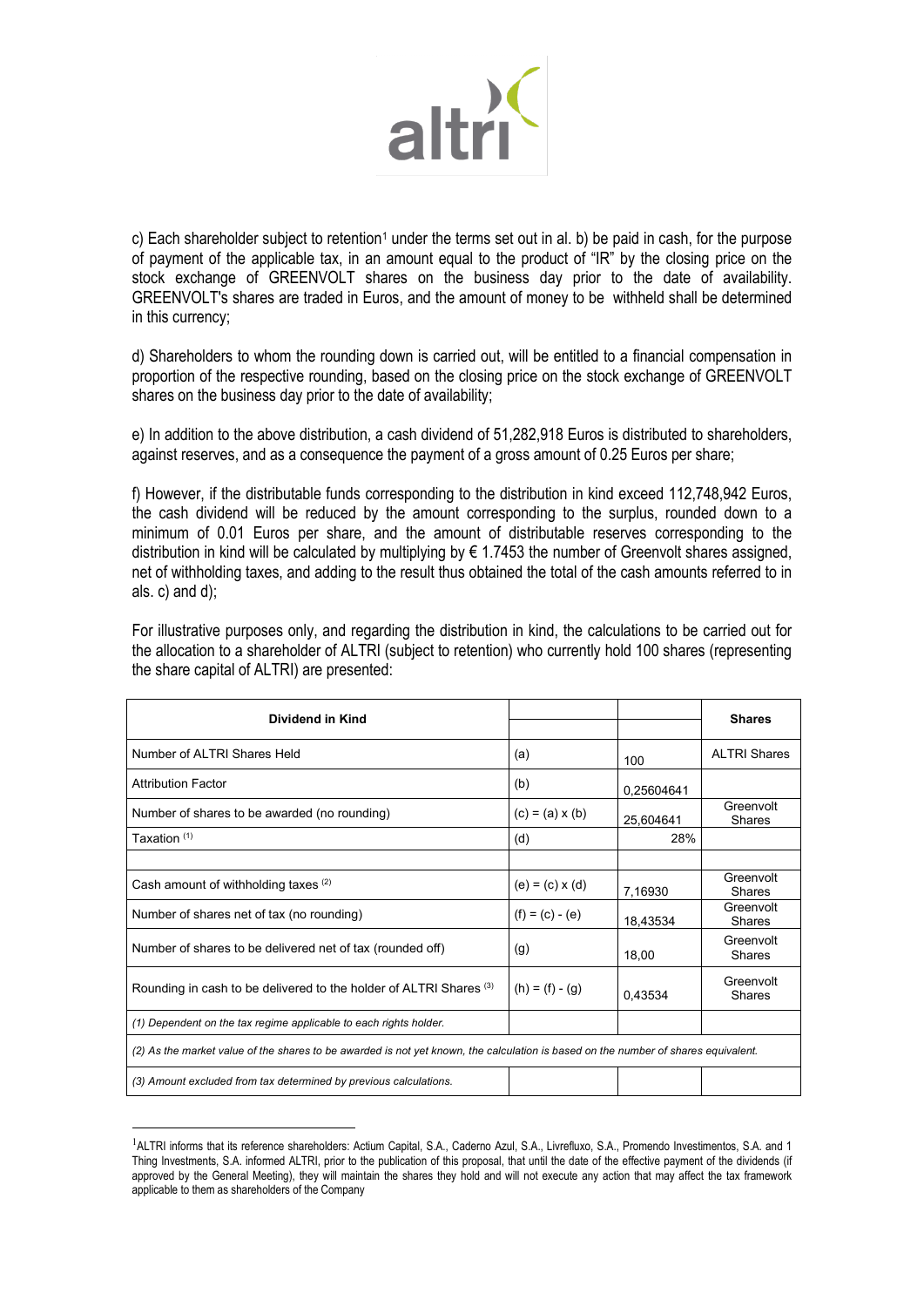

g) The Board of Directors of ALTRI is delegated to establish the other terms and conditions regarding the attribution to shareholders of GREENVOLT of the shares and the cash dividend, namely those that become necessary or convenient for obtaining the eventual approval of the transaction by the competent authorities, and its execution, and also those that become necessary to ensure the payment of the taxes of the allocation.

Oporto, 7<sup>th</sup> of April 2022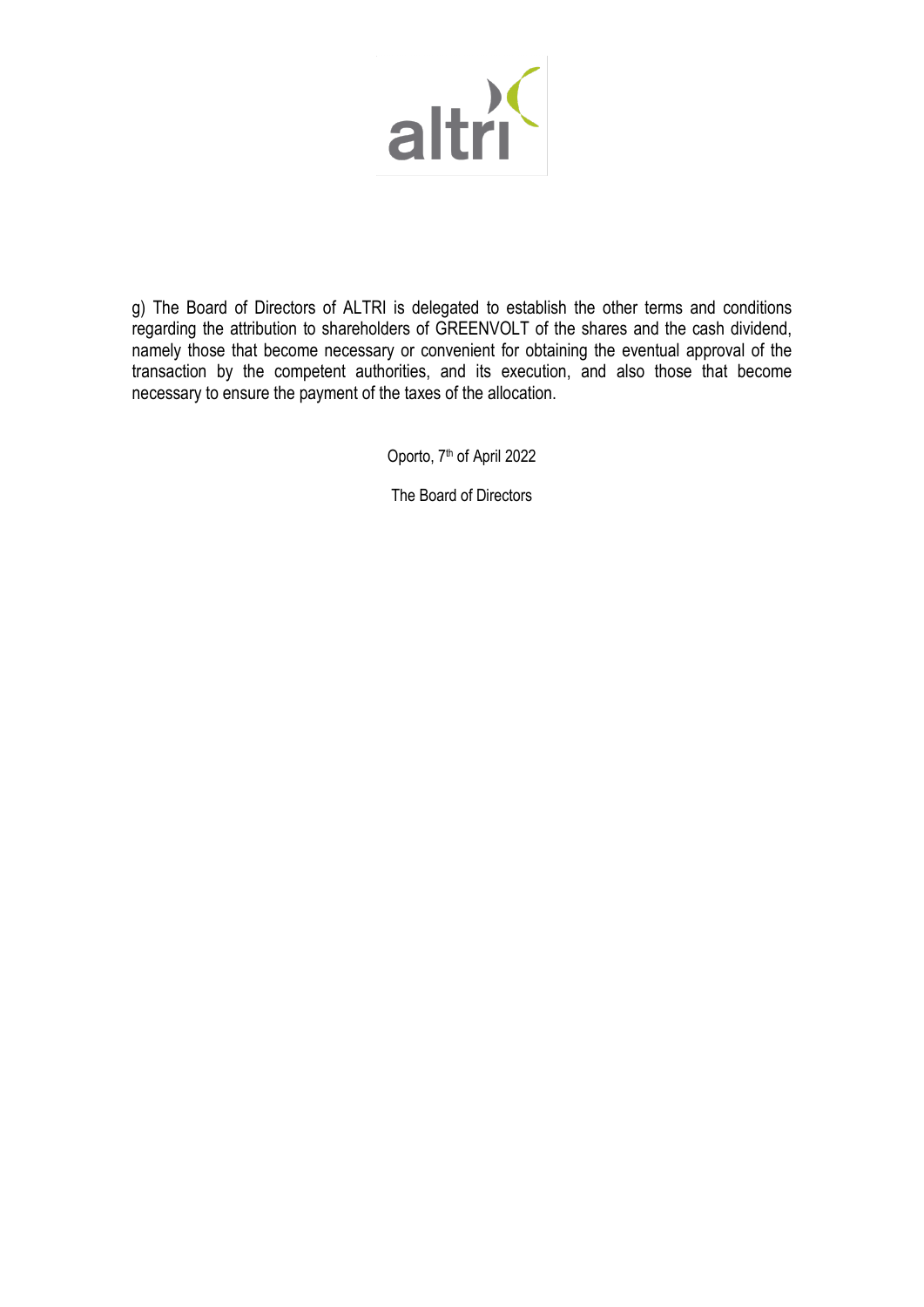## **SHAREHOLDERS' ANNUAL GENERAL MEETING OF ALTRI, SGPS, S.A. TO BE HELD IN ITS HEAD OFFICE ON 29TH OF APRIL 2022, AT 11:45 HOURS**

## **PROPOSAL OF THE SHAREHOLDER PROMENDO INVESTIMENTOS, S.A. CONCERNING POINT THREE ON THE AGENDA**

*(Translation of a document originally issued in Portuguese)*

**PROMENDO INVESTIMENTOS, S.A.,** in its capacity of shareholder holding 38,306,553 shares representing 18.67% of the share capital and voting rights of **ALTRI, SGPS, S.A.**, proposes to the shareholders that they express their confidence in the management and supervision of the company business in 2021, approving a vote of praise for and confidence in the way that the company business was managed and supervised during the 2021 financial year.

Lisbon, 7<sup>th</sup> of April 2022

------------------------------------------- The Board of Directors

*Tax number 508 805 627 Share Capital: 1,001,500.00 € Head Office: Edifício Ramazzotti, Avenida do Forte, N.º 6, Piso 0, Porta 1.12, Salas F e G, 2790-072 Carnaxide*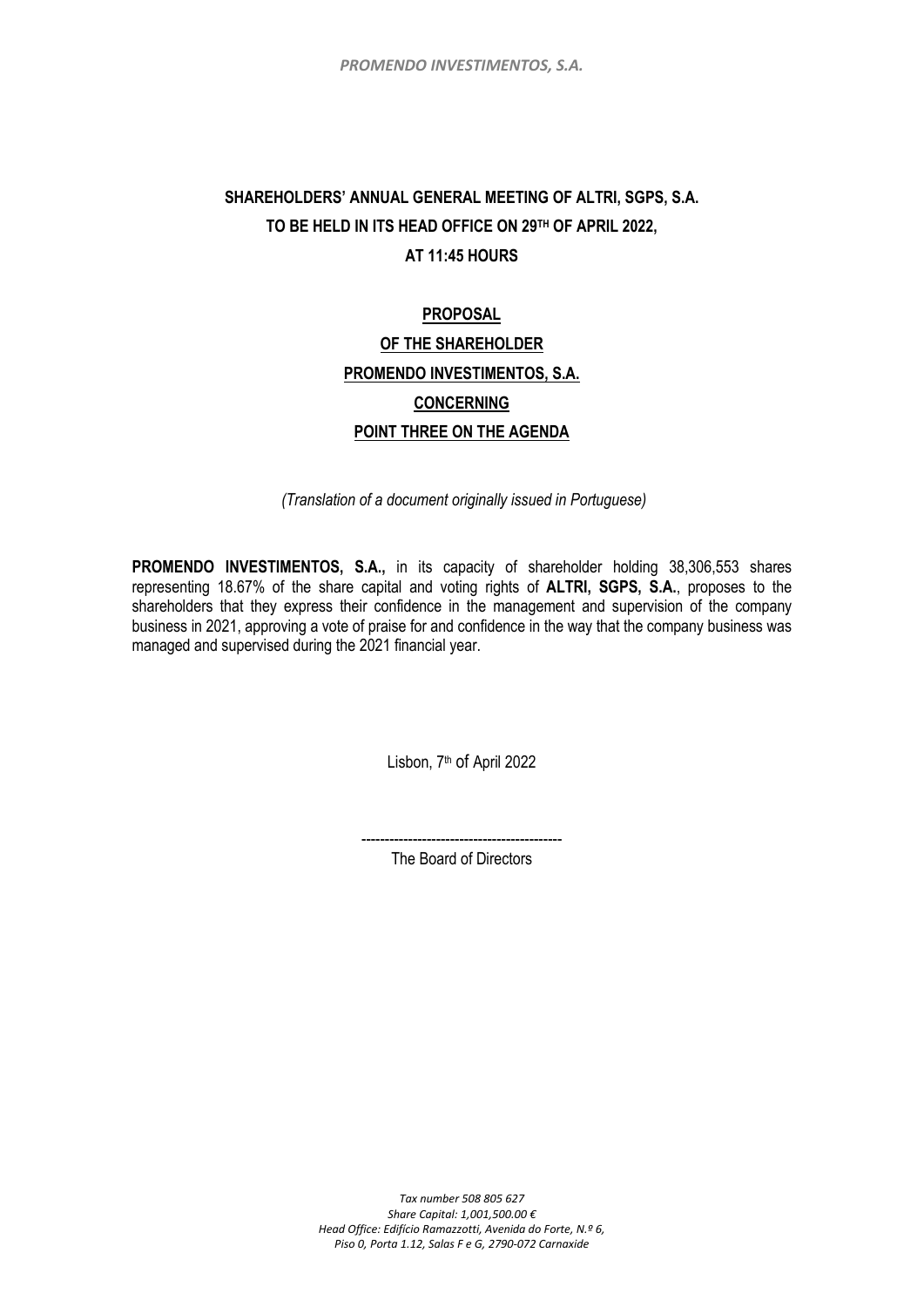

### **SHAREHOLDERS' ANNUAL GENERAL MEETING OF ALTRI, SGPS, S.A. TO BE HELD IN ITS HEAD OFFICE ON 29TH OF APRIL 2022 AT 11:45 HOURS**

# **PROPOSAL OF THE BOARD OF DIRECTORS CONCERNING POINT FOUR ON THE AGENDA**

### *(Translation of a document originally issued in Portuguese)*

It is proposed that the Shareholders' General Meeting deliberate to ratify the co-optation of Dr. Miguel Silva, under the terms of number 4 of article 393 of the Commercial Companies Code, to integrate the Company's Board of Directors until the end of the current mandate of office, becoming part of the Company's Executive Committee with responsibility for the area (CFO), all in accordance with the resolution of the Board of Directors at the meeting held on April 7, 2022, adopted in compliance with the provisions of subparagraph b) of number 3 of the aforementioned legal provision.

The Co-optation was deliberate following the resignation, due to reform, presented by Dr. José António Nogueira dos Santos to the position of director of the Company, member of the Executive Committee responsible for the financial area (CFO).

The Company would like to express deep appreciation and consideration for the work carried out by Dr. José António Nogueira dos Santos in all the positions he held in group companies over 40 years, positions he held with unparalleled dedication, and with a level of excellence that contributed decisively to the growth of the Group and its successes. Dr. José António Nogueira dos Santos lived and built the history of the Group and ALTRI expresses its deep gratitude to him, hoping that this new phase of his personal life will prove to be as lasting and fruitful as his professional life.

Oporto, 7th of April 2022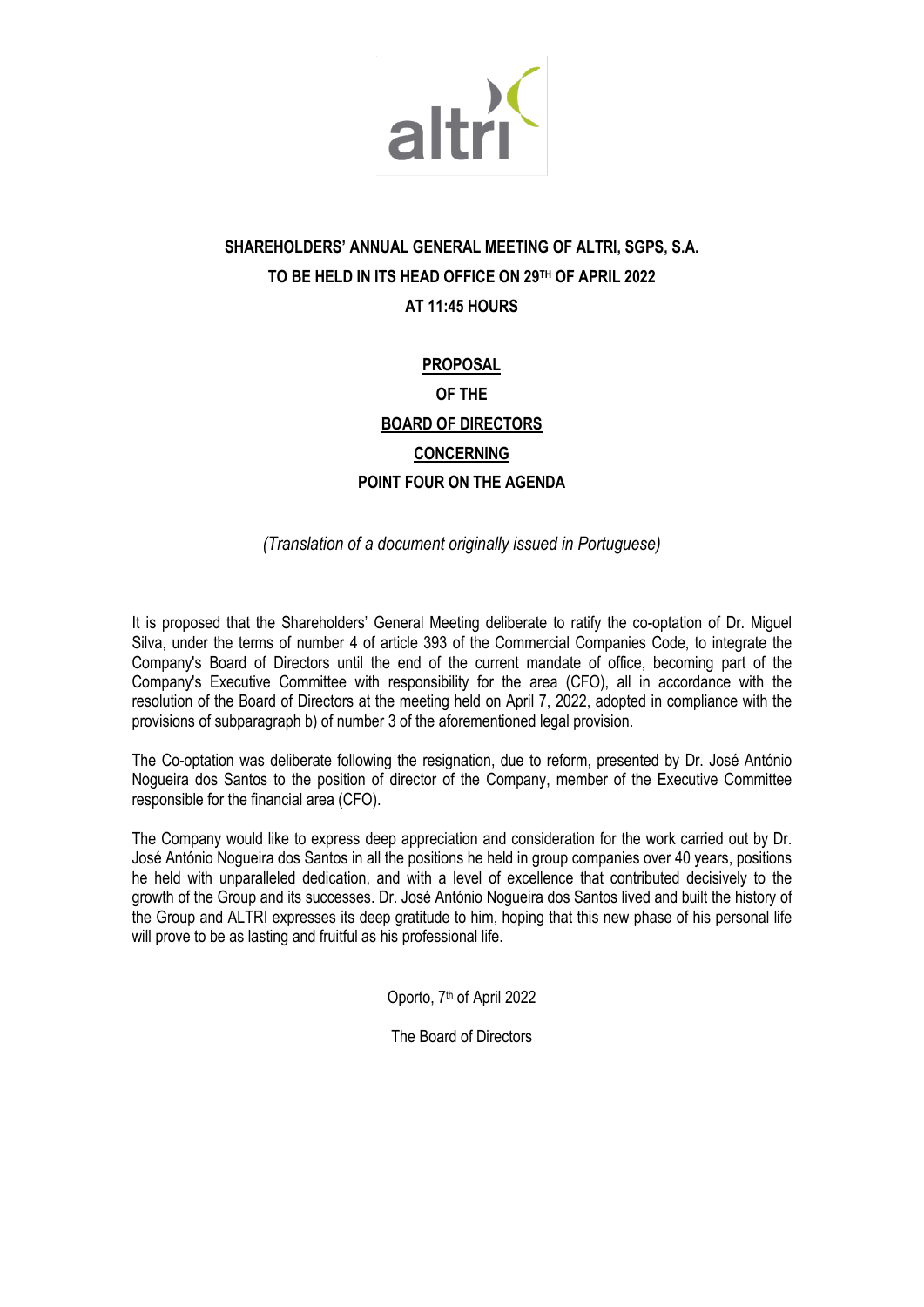### **SHAREHOLDERS' ANNUAL GENERAL MEETING OF ALTRI, SGPS, S.A. TO BE HELD IN ITS HEAD OFFICE ON 29TH OF APRIL 2022, AT 11:45 HOURS**

### **PROPOSAL OF THE SUPERVISORY BOARD CONCERNING POINT FIVE ON THE AGENDA**

*(translation of a document originally issued in Portuguese)*

Under the terms of and for the purposes of Article 420, no. 2, b) of the Portuguese Companies Act, we propose that should be appointed as the Statutory Auditor of ALTRI, SGPS, S.A for the term corresponding to the year 2022:

*Ernst & Young Audit & Associates - SROC, SA,* with headquarter at Avenida da República, no. 90 - 6, 1600-206 Lisbon, with the company identification no. 505 988 283, member of the Statutory Auditors Association under no. 178, represented by Rui Manuel da Cunha Vieira, married, with professional address at Avenida da República, no. 90 - 6, 1600-206 Lisbon, holder of tax identification number 185 961 827, member of the Statutory Auditors Association under no. 1154,

**Substitute**: Pedro Jorge Pinto Monteiro da Silva and Paiva, married, with professional address at Avenida da República, no. 90 - 6, 1600-206 Lisbon, holder of tax identification number 184 437 202, member of the Statutory Auditors Association under no. 1258.

When preparing the present proposal, the advantages and disadvantages of keeping the same audit firm for the new mandate were taken into account.

In our opinion, the quality of Ernst & Young's work and the experience it has accumulated in the sector in which Altri, S.G.P.S., S.A. is active outweigh the possible downsides of maintaining the same company for the said term.

The information required by sub-paragraph d) of paragraph 1 of article 289 of Portuguese Companies Act is hereto attached.

Oporto, 15th of March 2022 The Supervisory Board,

Pedro Nuno Fernandes de Sá Pessanha da Costa – Chairman

António Luís Isidro de Pinho – Member

Ana Paula dos Santos Silva e Pinho – Member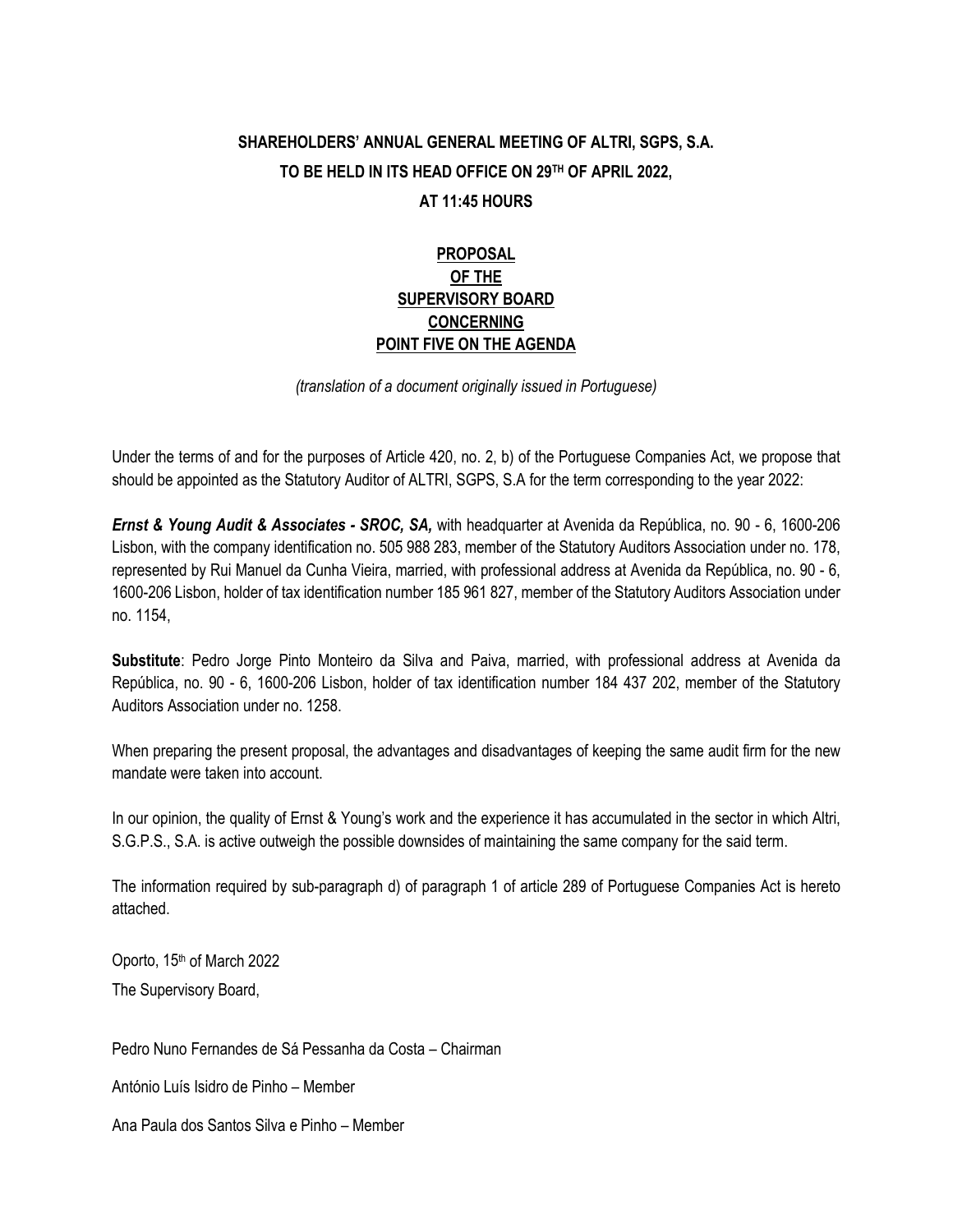

### **SHAREHOLDERS' ANNUAL GENERAL MEETING OF ALTRI, SGPS, S.A. TO BE HELD IN ITS HEAD OFFICE ON 29TH OF APRIL 2022, AT 11:45 HOURS**

# **PROPOSAL OF THE BOARD OF DIRECTORS CONCERNING**

### **POINT SIX ON THE AGENDA**

*(translation of a document originally issued in Portuguese)*

It is proposed that the Shareholders' General Meeting authorises the Board of Directors to acquire and sell treasury shares of the Company on the regulated market within the legal limits and within the following terms and conditions:

#### **One – Acquisition of treasury shares:**

- a) the maximum number of treasury shares acquired may not exceed ten percent of the share capital;
- b) the period for which this authorisation will last shall not exceed eighteen months from the date of the decision;
- c) treasury shares will always be acquired on the regulated market;
- d) the minimum and maximum acquisition prices will be eighty five percent and one hundred and ten percent, respectively, of the shares price at closing on the session immediately before the day on which the transaction is made.

#### **Two – Disposal of treasury shares:**

- a) the minimum number of treasury shares to be sold is one hundred shares;
- b) the period for which this authorisation will last shall not exceed eighteen months from the date of the decision;
- c) treasury shares will always be sold on the regulated market;
- d) the minimum sale price will be eighty five percent of the shares price at closing on the session immediately before the day on which the transaction is made.

The Board of Directors is authorised to decide on the timing of operations, taking into account market conditions, the interest of the company and its shareholders.

Oporto, 7th of April 2022